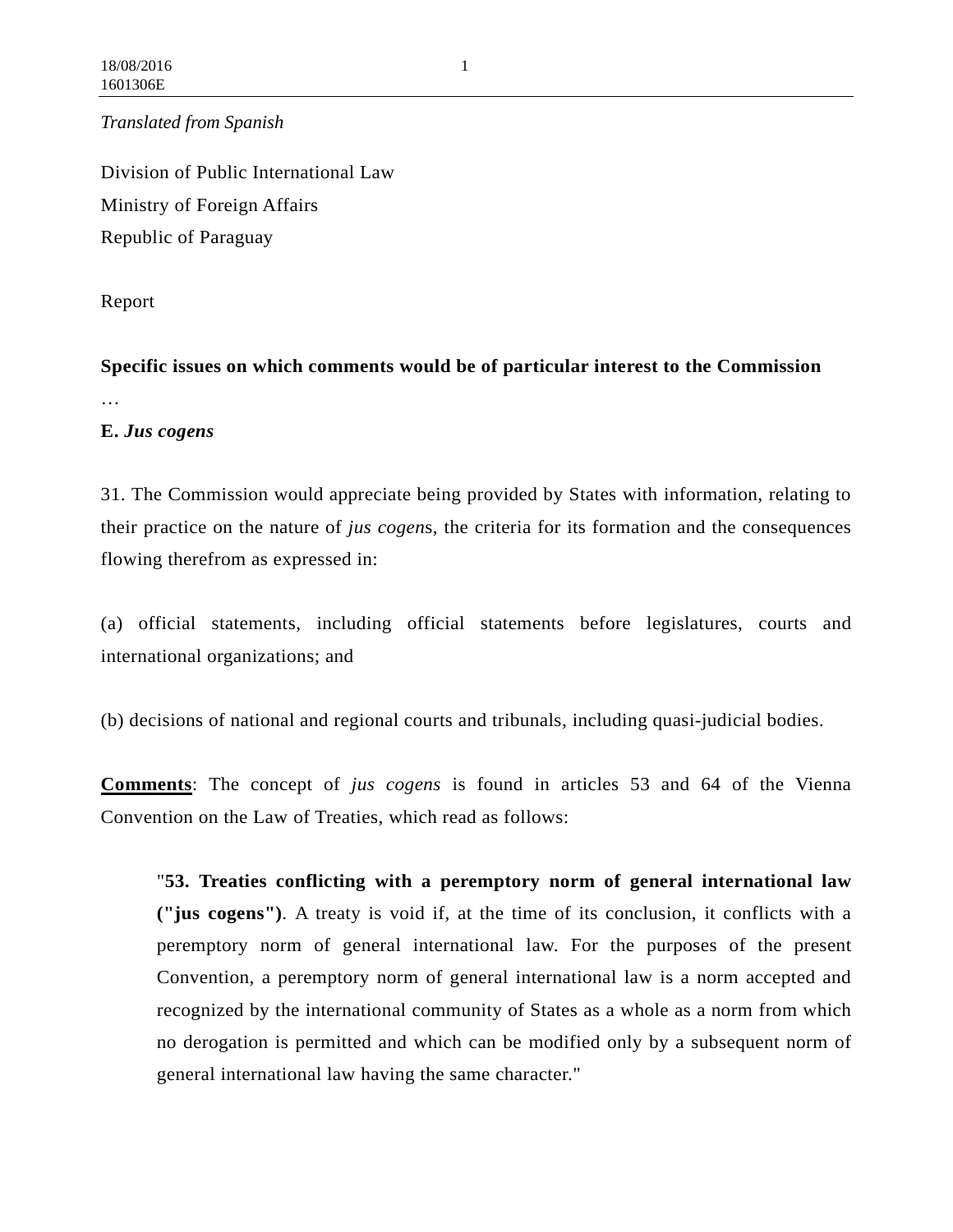**"64. Emergence of a new peremptory norm of general international law ("jus cogens").** If a new peremptory norm of general international law emerges, any existing treaty which is in conflict with that norm becomes void and terminates."

Without referring specifically to the nature of *jus cogens*, the criteria for its formation and the consequences flowing therefrom, the Republic of Paraguay has referred, in statements before the United Nations General Assembly, to fundamental principles of international law.

For example, in his statement before the General Assembly at its twenty-third session, on 23 October 1968, the then Permanent Representative of Paraguay, Miguel Solano López, referred to the principle of respect for sovereignty and territorial integrity in the following terms:

"I think there are few States Members of the United Nations which have adhered so firmly to the principle of respect for sovereignty and territorial integrity as mine, which has carried its support to the limits of individual and collective sacrifice. Much time has passed since the era we regard as the epic period of our history; but a basic duty to ourselves, to our past and to the traditions of which we are so proud determined the position which we adopted in the Security Council and which we reaffirm here."

With regard to other principles of international law, it is also appropriate to mention the statement made by the Permanent Representative of Paraguay, Francisco Barreiro, before the General Assembly at its twenty-eighth session, on 24 September 1973, as follows:

"Let us hope that the solution of international conflicts will always be based on respect for the free and sovereign existence of nations, the self-determination of peoples, the impossibility of waging war for military, economic or ideological conquest and on the elementary principle of coexistence and non-intervention in the internal affairs of sovereign States."